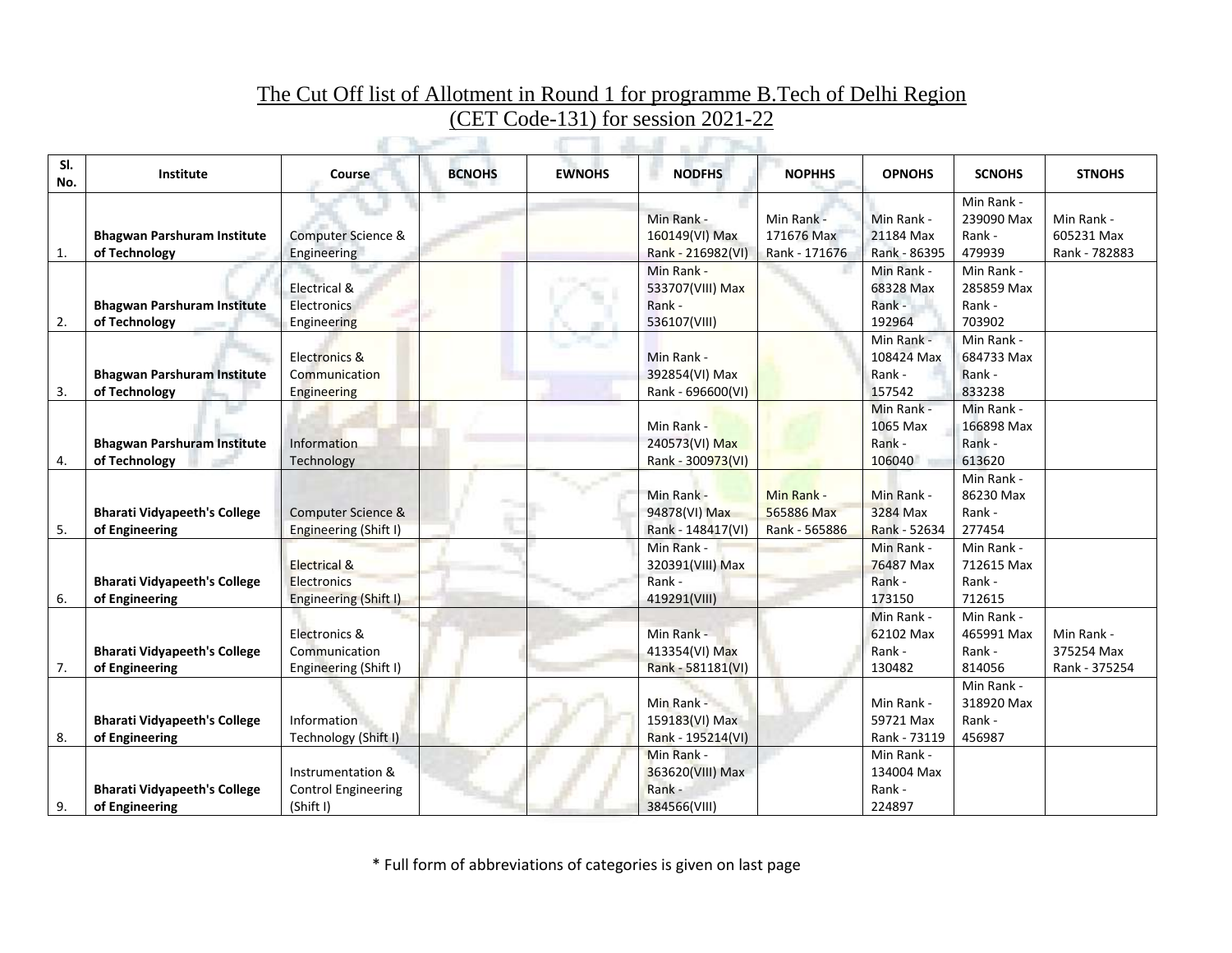| SI.<br>No. | Institute                                                                                                                                             | Course                                                  | <b>BCNOHS</b> | <b>EWNOHS</b> | <b>NODFHS</b>                                            | <b>NOPHHS</b>                             | <b>OPNOHS</b>                                | <b>SCNOHS</b>                                | <b>STNOHS</b>                             |
|------------|-------------------------------------------------------------------------------------------------------------------------------------------------------|---------------------------------------------------------|---------------|---------------|----------------------------------------------------------|-------------------------------------------|----------------------------------------------|----------------------------------------------|-------------------------------------------|
| 10.        | <b>Delhi Technical Campus</b>                                                                                                                         | Artificial Intelligence<br>& Machine Learning           |               |               | Min Rank -<br>521928(VIII) Max<br>Rank -<br>801916(VIII) |                                           | Min Rank -<br>86806 Max<br>Rank -<br>214411  | Min Rank -<br>585463 Max<br>Rank -<br>585463 |                                           |
| 11.        | <b>Delhi Technical Campus</b>                                                                                                                         | Computer Science &<br>Engineering                       |               |               | Min Rank -<br>306249(VI) Max<br>Rank - 544205(VI)        | Min Rank -<br>610692 Max<br>Rank - 610692 | Min Rank -<br>30558 Max<br>Rank -<br>186316  | Min Rank -<br>473315 Max<br>Rank -<br>698823 | Min Rank -<br>411451 Max<br>Rank - 411451 |
| 12.        | <b>Delhi Technical Campus</b>                                                                                                                         | Electronics &<br>Communication<br>Engineering           |               |               | Min Rank -<br>449039(VIII) Max<br>Rank -<br>449039(VIII) |                                           | Min Rank -<br>53127 Max<br>Rank -<br>269954  |                                              |                                           |
| 13.        | Dr. Akhilesh Das Gupta<br><b>Institute of Technology &amp;</b><br><b>Management (Earlier name is</b><br>Northern India Engineering<br>College)        | Artificial Intelligence<br>& Data Science               |               |               | Min Rank -<br>293258(VI) Max<br>Rank - 621128(VI)        |                                           | Min Rank -<br>114780 Max<br>Rank -<br>175751 | Min Rank -<br>624298 Max<br>Rank -<br>707840 |                                           |
| 14.        | Dr. Akhilesh Das Gupta<br><b>Institute of Technology &amp;</b><br><b>Management (Earlier name is</b><br><b>Northern India Engineering</b><br>College) | <b>Artificial Intelligence</b><br>& Machine Learning    |               |               | Min Rank -<br>459759(VI) Max<br>Rank - 624332(VI)        |                                           | Min Rank -<br>74802 Max<br>Rank -<br>182747  | Min Rank -<br>809920 Max<br>Rank -<br>809920 |                                           |
| 15.        | Dr. Akhilesh Das Gupta<br><b>Institute of Technology &amp;</b><br><b>Management (Earlier name is</b><br>Northern India Engineering<br>College)        | <b>Civil Engineering</b><br>(Shift I)                   |               |               | Min Rank -<br>490107(VIII) Max<br>Rank -<br>490107(VIII) |                                           | Min Rank -<br>64149 Max<br>Rank -<br>357169  | Min Rank -<br>551110 Max<br>Rank -<br>764377 | Min Rank -<br>522102 Max<br>Rank - 522102 |
| 16.        | Dr. Akhilesh Das Gupta<br><b>Institute of Technology &amp;</b><br><b>Management (Earlier name is</b><br>Northern India Engineering<br>College)        | Computer Science &<br>Engineering (Shift I)             |               |               | Min Rank -<br>191586(VI) Max<br>Rank - 317025(VI)        |                                           | Min Rank -<br>65229 Max<br>Rank -<br>120255  | Min Rank -<br>171782 Max<br>Rank -<br>518447 | Min Rank -<br>528451 Max<br>Rank - 528451 |
| 17.        | Dr. Akhilesh Das Gupta<br><b>Institute of Technology &amp;</b><br><b>Management (Earlier name is</b><br>Northern India Engineering<br>College)        | Computer Science &<br>Engineering (Shift II)            |               |               | Min Rank -<br>341009(VI) Max<br>Rank - 407467(VI)        |                                           | Min Rank -<br>114796 Max<br>Rank -<br>141866 | Min Rank -<br>530147 Max<br>Rank -<br>644946 |                                           |
| 18.        | Dr. Akhilesh Das Gupta<br><b>Institute of Technology &amp;</b><br><b>Management (Earlier name is</b><br>Northern India Engineering<br>College)        | Electronics &<br>Communication<br>Engineering (Shift I) |               |               | Min Rank -<br>635762(VI) Max<br>Rank -<br>492303(VIII)   |                                           | Min Rank -<br>149117 Max<br>Rank -<br>210096 | Min Rank -<br>571265 Max<br>Rank -<br>571265 |                                           |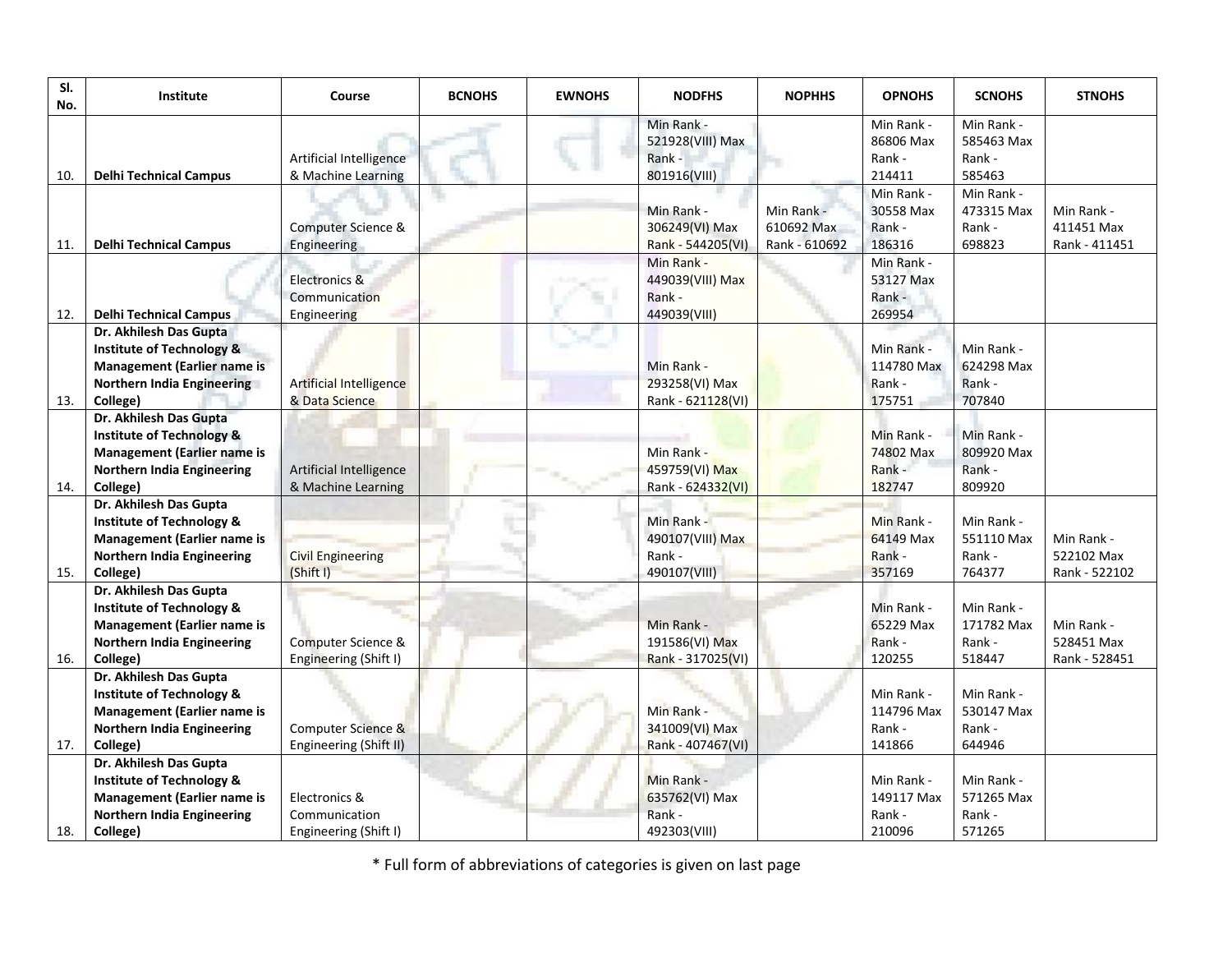| SI.<br>No. | Institute                                                                                                                                             | Course                                                   | <b>BCNOHS</b> | <b>EWNOHS</b> | <b>NODFHS</b>                                            | <b>NOPHHS</b> | <b>OPNOHS</b>                                | <b>SCNOHS</b>                                | <b>STNOHS</b>                             |
|------------|-------------------------------------------------------------------------------------------------------------------------------------------------------|----------------------------------------------------------|---------------|---------------|----------------------------------------------------------|---------------|----------------------------------------------|----------------------------------------------|-------------------------------------------|
| 19.        | Dr. Akhilesh Das Gupta<br><b>Institute of Technology &amp;</b><br><b>Management (Earlier name is</b><br>Northern India Engineering<br>College)        | Electronics &<br>Communication<br>Engineering (Shift II) |               |               | Min Rank -<br>618632(VIII) Max<br>Rank -<br>618632(VIII) |               | Min Rank -<br>210378 Max<br>Rank -<br>235726 |                                              |                                           |
| 20.        | Dr. Akhilesh Das Gupta<br><b>Institute of Technology &amp;</b><br><b>Management (Earlier name is</b><br>Northern India Engineering<br>College)        | <b>Information</b><br>Technology (Shift I)               |               |               | Min Rank -<br>354006(VI) Max<br>Rank - 516377(VI)        |               | Min Rank -<br>120335 Max<br>Rank -<br>161734 | Min Rank -<br>526041 Max<br>Rank -<br>751813 |                                           |
| 21.        | Dr. Akhilesh Das Gupta<br><b>Institute of Technology &amp;</b><br><b>Management (Earlier name is</b><br><b>Northern India Engineering</b><br>College) | <b>Information</b><br>Technology (Shift II)              |               |               | Min Rank -<br>529783(VI) Max<br>Rank - 618649(VI)        |               | Min Rank -<br>155316 Max<br>Rank -<br>173678 |                                              |                                           |
| 22.        | Dr. Akhilesh Das Gupta<br><b>Institute of Technology &amp;</b><br><b>Management (Earlier name is</b><br><b>Northern India Engineering</b><br>College) | Mechanical<br>Engineering (Shift I)                      |               |               | Min Rank -<br>488314(VI) Max<br>Rank - 488314(VI)        |               | Min Rank -<br>188367 Max<br>Rank -<br>284685 | Min Rank -<br>359716 Max<br>Rank -<br>359716 |                                           |
| 23.        | <b>Greater Noida Institute of</b><br><b>Technology</b>                                                                                                | Computer Science &<br>Engineering                        |               |               | Min Rank -<br>407842(VI) Max<br>Rank -<br>341847(VIII)   |               | Min Rank -<br>89644 Max<br>Rank -<br>240479  |                                              | Min Rank -<br>691863 Max<br>Rank - 691863 |
| 24.        | <b>Greater Noida Institute of</b><br><b>Technology</b>                                                                                                | <b>Electronics &amp;</b><br>Communication<br>Engineering |               |               |                                                          |               | Min Rank -<br>193905 Max<br>Rank -<br>289803 |                                              |                                           |
| 25.        | <b>Greater Noida Institute of</b><br><b>Technology</b>                                                                                                | Information<br>Technology                                |               |               | Min Rank -<br>422580(VIII) Max<br>Rank -<br>564235(VIII) |               | Min Rank -<br>181407 Max<br>Rank -<br>260566 |                                              |                                           |
| 26.        | <b>Greater Noida Institute of</b><br><b>Technology</b>                                                                                                | Mechanical<br>Engineering                                |               |               |                                                          |               | Min Rank -<br>290143 Max<br>Rank -<br>355707 |                                              |                                           |
| 27.        | <b>HMR Institute of Technology</b><br>& Management                                                                                                    | Computer Science &<br>Engineering (Shift I)              |               |               | Min Rank -<br>326289(VI) Max<br>Rank - 683485(VI)        |               | Min Rank -<br>82633 Max<br>Rank -<br>203556  | Min Rank -<br>483174 Max<br>Rank -<br>791431 |                                           |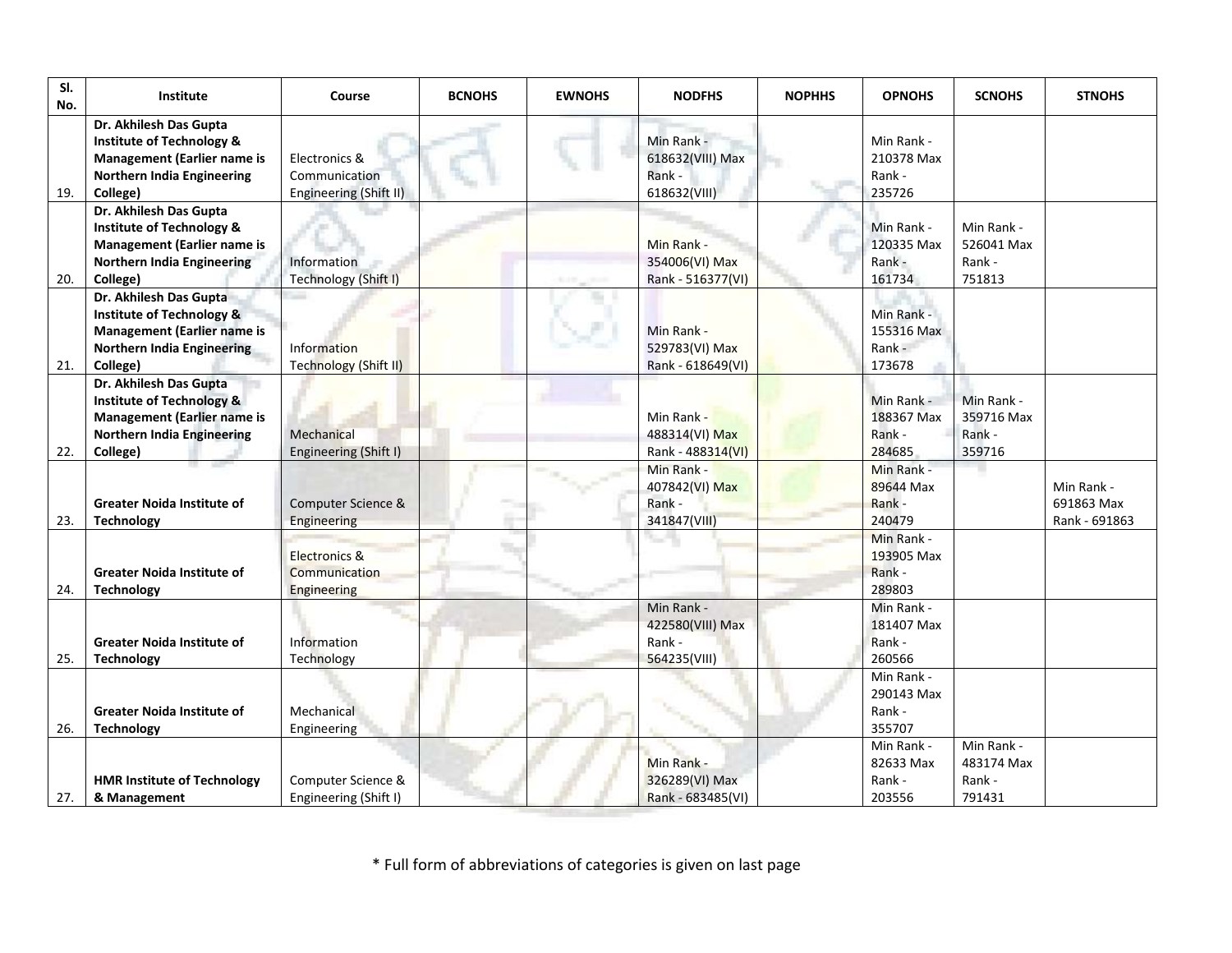| SI.<br>No. | Institute                                                                                                     | Course                                                         | <b>BCNOHS</b> | <b>EWNOHS</b> | <b>NODFHS</b>                                            | <b>NOPHHS</b>                             | <b>OPNOHS</b>                                | <b>SCNOHS</b>                                | <b>STNOHS</b> |
|------------|---------------------------------------------------------------------------------------------------------------|----------------------------------------------------------------|---------------|---------------|----------------------------------------------------------|-------------------------------------------|----------------------------------------------|----------------------------------------------|---------------|
| 28.        | <b>HMR Institute of Technology</b><br>& Management                                                            | Computer Science &<br>Engineering (Shift II)                   |               |               | Min Rank -<br>319968(VIII) Max<br>Rank -<br>329027(VIII) |                                           | Min Rank -<br>148733 Max<br>Rank -<br>232792 |                                              |               |
| 29.        | <b>HMR Institute of Technology</b><br>& Management                                                            | Electrical<br>Engineering                                      |               |               |                                                          |                                           | Min Rank -<br>246727 Max<br>Rank -<br>377820 | Min Rank -<br>449027 Max<br>Rank -<br>449027 |               |
| 30.        | <b>HMR Institute of Technology</b><br>& Management                                                            | Electronics &<br><b>Communication</b><br>Engineering (Shift I) |               |               | Min Rank -<br>644556(VIII) Max<br>Rank -<br>724164(VIII) |                                           | Min Rank -<br>214680 Max<br>Rank -<br>312602 |                                              |               |
| 31.        | <b>HMR Institute of Technology</b><br>& Management                                                            | Information<br>Technology (Shift I)                            |               |               | Min Rank -<br>343194(VIII) Max<br>Rank -<br>353855(VIII) |                                           | Min Rank -<br>197076 Max<br>Rank -<br>239319 |                                              |               |
| 32.        | <b>HMR Institute of Technology</b><br>& Management                                                            | Mechanical<br>Engineering (Shift I)                            |               |               |                                                          |                                           | Min Rank -<br>296806 Max<br>Rank -<br>396973 |                                              |               |
| 33.        | <b>JIMS Engineering</b><br><b>Management Technical</b><br>Campus, 48/4, Knowledge<br>Park - III Greater Noida | Artificial Intelligence<br>& Machine Learning                  |               |               | Min Rank -<br>724614(VIII) Max<br>Rank -<br>724614(VIII) |                                           | Min Rank -<br>106370 Max<br>Rank -<br>274166 | Min Rank -<br>716337 Max<br>Rank -<br>716337 |               |
| 34.        | <b>JIMS Engineering</b><br><b>Management Technical</b><br>Campus, 48/4, Knowledge<br>Park - III Greater Noida | <b>Computer Science &amp;</b><br>Engineering                   |               |               | Min Rank -<br>411165(VI) Max<br>Rank -<br>598456(VIII)   |                                           | Min Rank -<br>84842 Max<br>Rank -<br>245345  | Min Rank -<br>431126 Max<br>Rank -<br>689803 |               |
| 35.        | <b>JIMS Engineering</b><br><b>Management Technical</b><br>Campus, 48/4, Knowledge<br>Park - III Greater Noida | Industrial Internet of<br><b>Things</b>                        |               |               |                                                          |                                           | Min Rank -<br>280128 Max<br>Rank -<br>388159 |                                              |               |
| 36.        | Maharaja Agrasen Institute of<br><b>Technology</b>                                                            | Artificial Intelligence<br>& Data Science                      |               |               | Min Rank -<br>113835(VI) Max<br>Rank - 201821(VI)        | Min Rank -<br>504438 Max<br>Rank - 504438 | Min Rank -<br>11454 Max<br>Rank - 58588      | Min Rank -<br>107672 Max<br>Rank -<br>437581 |               |
| 37.        | Maharaja Agrasen Institute of<br><b>Technology</b>                                                            | Artificial Intelligence<br>& Machine Learning                  |               |               | Min Rank -<br>146918(VI) Max<br>Rank - 207179(VI)        |                                           | Min Rank -<br>9388 Max<br>Rank - 51148       | Min Rank -<br>155678 Max<br>Rank -<br>448923 |               |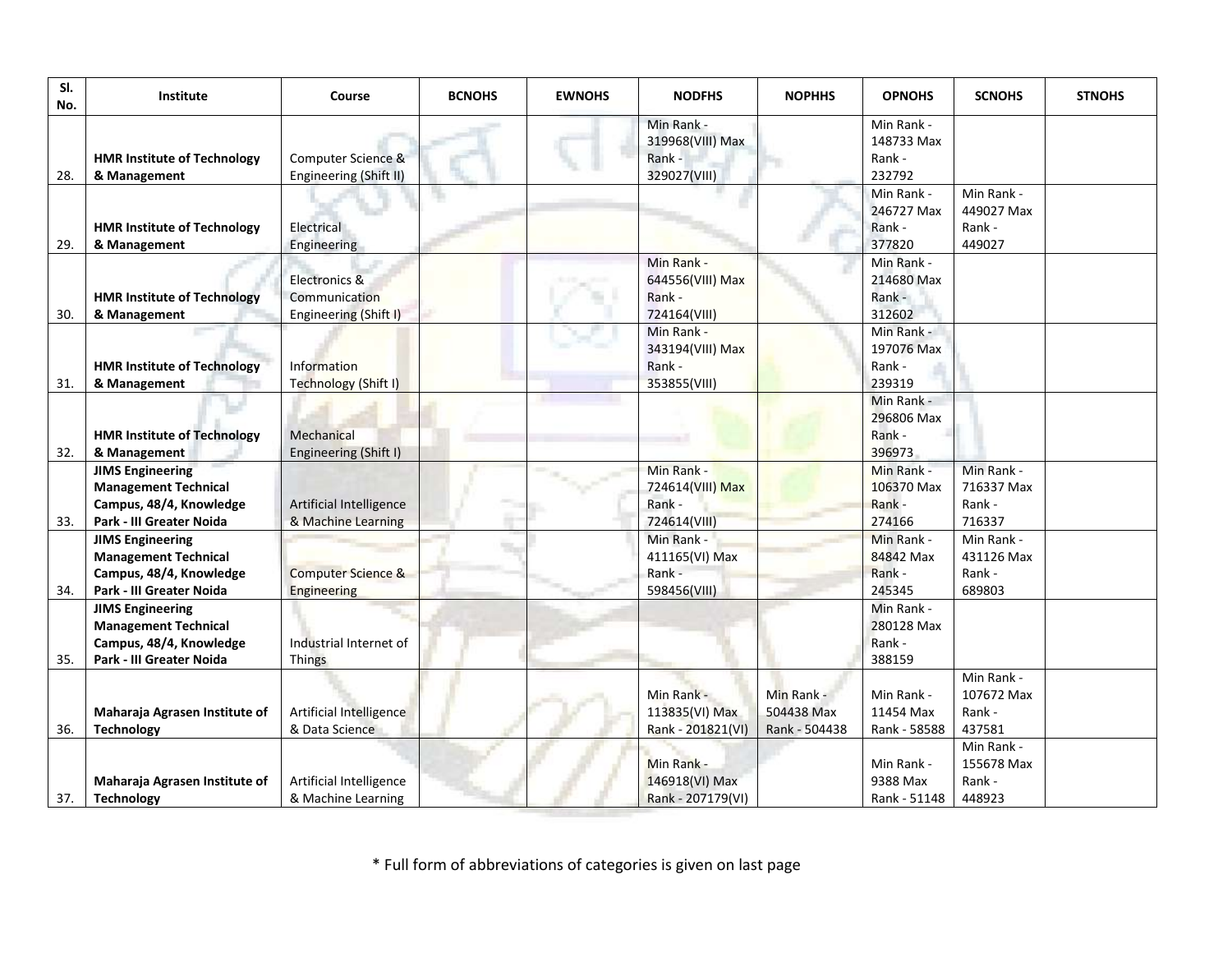| SI.<br>No. | <b>Institute</b>                                   | Course                                                             | <b>BCNOHS</b> | <b>EWNOHS</b> | <b>NODFHS</b>                                            | <b>NOPHHS</b>                             | <b>OPNOHS</b>                               | <b>SCNOHS</b>                                | <b>STNOHS</b>                             |
|------------|----------------------------------------------------|--------------------------------------------------------------------|---------------|---------------|----------------------------------------------------------|-------------------------------------------|---------------------------------------------|----------------------------------------------|-------------------------------------------|
| 38.        | Maharaja Agrasen Institute of<br><b>Technology</b> | Computer Science &<br>Engineering (Shift I)                        |               |               | Min Rank -<br>44383(VI) Max<br>Rank - 86518(VI)          | Min Rank -<br>346892 Max<br>Rank - 668336 | Min Rank -<br>3001 Max<br>Rank - 32287      | Min Rank -<br>74339 Max<br>Rank -<br>197381  | Min Rank -<br>181045 Max<br>Rank - 181045 |
| 39.        | Maharaja Agrasen Institute of<br><b>Technology</b> | Computer Science &<br>Engineering (Shift II)                       |               |               | Min Rank -<br>88353(VI) Max<br>Rank - 96618(VI)          |                                           | Min Rank -<br>25997 Max<br>Rank - 42448     | Min Rank -<br>199271 Max<br>Rank -<br>283403 |                                           |
| 40.        | Maharaja Agrasen Institute of<br><b>Technology</b> | Computer Science &<br>Technology                                   |               |               | Min Rank -<br>74257(VI) Max<br>Rank - 96270(VI)          |                                           | Min Rank -<br>9551 Max<br>Rank - 39311      | Min Rank -<br>160762 Max<br>Rank -<br>297980 | Min Rank -<br>503476 Max<br>Rank - 503476 |
| 41.        | Maharaja Agrasen Institute of<br><b>Technology</b> | Electrical &<br><b>Electronics</b><br>Engineering (Shift I)        |               |               | Min Rank -<br>166198(VI) Max<br>Rank -<br>288773(VIII)   |                                           | Min Rank -<br>35726 Max<br>Rank -<br>161951 | Min Rank -<br>387560 Max<br>Rank -<br>686635 |                                           |
| 42.        | Maharaja Agrasen Institute of<br><b>Technology</b> | <b>Electronics &amp;</b><br>Communication<br>Engineering (Shift I) |               |               | Min Rank -<br>243740(VI) Max<br>Rank - 391101(VI)        |                                           | Min Rank -<br>30892 Max<br>Rank - 89086     | Min Rank -<br>261438 Max<br>Rank -<br>712278 |                                           |
| 43.        | Maharaja Agrasen Institute of<br><b>Technology</b> | Information<br>Technology (Shift I)                                |               |               | Min Rank -<br>104114(VI) Max<br>Rank - 157664(VI)        |                                           | Min Rank -<br>32354 Max<br>Rank - 58201     | Min Rank -<br>240112 Max<br>Rank -<br>381605 | Min Rank -<br>680087 Max<br>Rank - 680087 |
| 44.        | Maharaja Agrasen Institute of<br><b>Technology</b> | Information<br><b>Technology and</b><br>Engineering                |               |               | Min Rank -<br>164788(VI) Max<br>Rank - 169249(VI)        |                                           | Min Rank -<br>36086 Max<br>Rank - 60337     | Min Rank -<br>242809 Max<br>Rank -<br>414850 |                                           |
| 45.        | Maharaja Agrasen Institute of<br><b>Technology</b> | Mechanical &<br>Automation<br>Engineering (Shift I)                |               |               | Min Rank -<br>407977(VIII) Max<br>Rank -<br>407977(VIII) |                                           | Min Rank -<br>33137 Max<br>Rank -<br>185344 | Min Rank -<br>350180 Max<br>Rank -<br>822381 |                                           |
| 46.        | Maharaja Agrasen Institute of<br><b>Technology</b> | Mechanical<br>Engineering (Shift I)                                |               |               | Min Rank -<br>550350(VIII) Max<br>Rank -<br>689429(VIII) |                                           | Min Rank -<br>48247 Max<br>Rank -<br>168062 | Min Rank -<br>641063 Max<br>Rank -<br>832098 |                                           |
| 47.        | Maharaja Surajmal Institute<br><b>Technology</b>   | Computer Science &<br>Engineering (Shift I)                        |               |               | Min Rank -<br>86721(VI) Max<br>Rank - 124575(VI)         | Min Rank -<br>736944 Max<br>Rank - 736944 | Min Rank -<br>3265 Max<br>Rank - 56432      | Min Rank -<br>103485 Max<br>Rank -<br>302151 | Min Rank -<br>318950 Max<br>Rank - 318950 |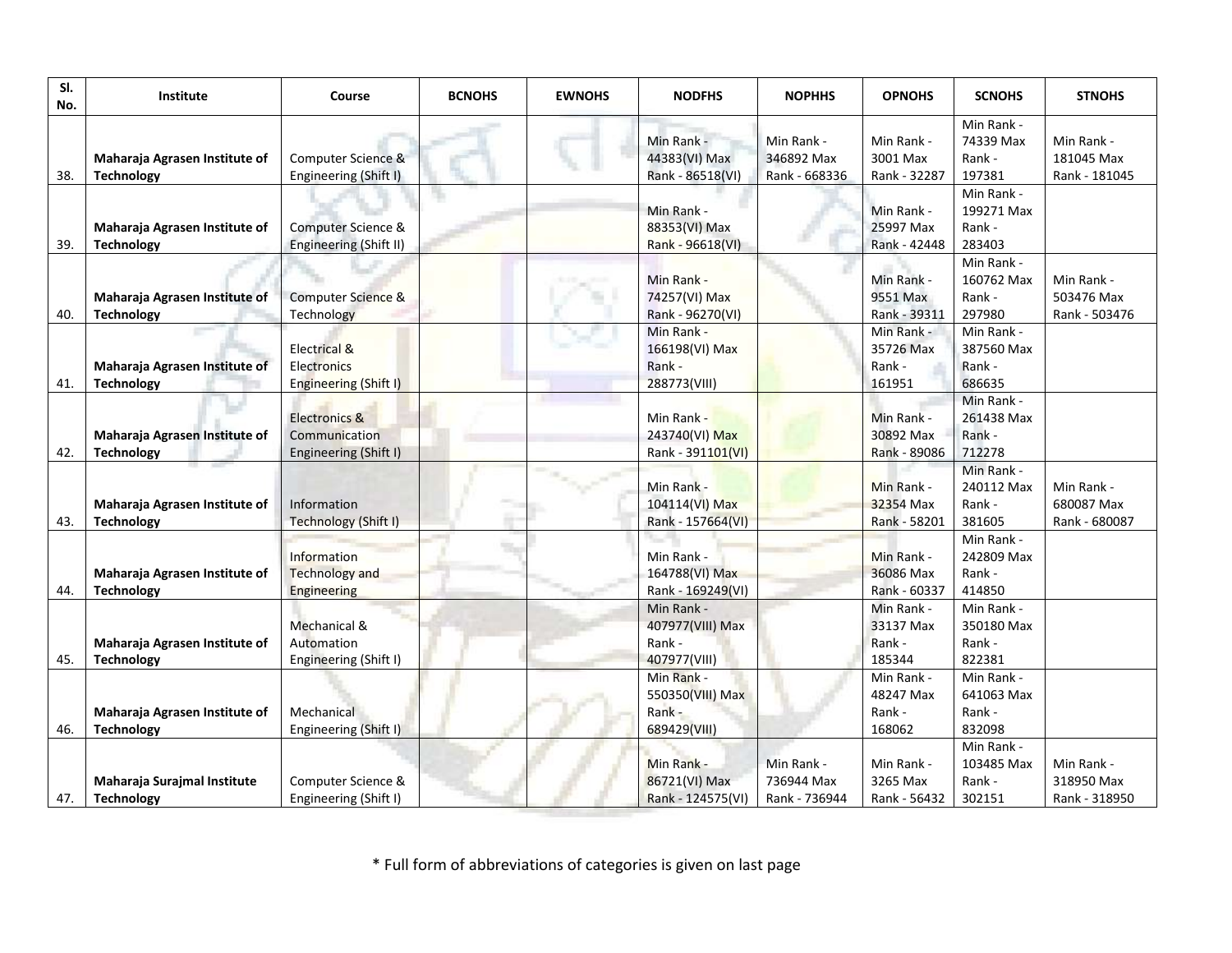| SI.<br>No. | Institute                                                                                                                                               | Course                                                       | <b>BCNOHS</b>                            | <b>EWNOHS</b>                           | <b>NODFHS</b>                                                   | <b>NOPHHS</b> | <b>OPNOHS</b>                                                      | <b>SCNOHS</b>                                                            | <b>STNOHS</b>                             |
|------------|---------------------------------------------------------------------------------------------------------------------------------------------------------|--------------------------------------------------------------|------------------------------------------|-----------------------------------------|-----------------------------------------------------------------|---------------|--------------------------------------------------------------------|--------------------------------------------------------------------------|-------------------------------------------|
| 48.        | Maharaja Surajmal Institute<br><b>Technology</b>                                                                                                        | Computer Science &<br>Engineering (Shift II)<br>Electrical & |                                          |                                         | Min Rank -<br>128155(VI) Max<br>Rank - 154176(VI)<br>Min Rank - |               | Min Rank -<br>53072 Max<br>Rank - 63036<br>Min Rank -<br>70132 Max | Min Rank -<br>332126 Max<br>Rank -<br>402363<br>Min Rank -<br>503920 Max | Min Rank -<br>587182 Max<br>Rank - 587182 |
| 49.        | Maharaja Surajmal Institute<br><b>Technology</b>                                                                                                        | Electronics<br>Engineering (Shift I)                         |                                          |                                         | 524229(VI) Max<br>Rank - 712775(VI)                             |               | Rank -<br>163062                                                   | Rank -<br>767670                                                         |                                           |
| 50.        | Maharaja Surajmal Institute<br><b>Technology</b>                                                                                                        | Electronics &<br>Communication<br>Engineering (Shift I)      |                                          |                                         | Min Rank -<br>243223(VI) Max<br>Rank - 352786(VI)               |               | Min Rank -<br>48895 Max<br>Rank -<br>112585                        | Min Rank -<br>262834 Max<br>Rank -<br>833966                             |                                           |
| 51.        | Maharaja Surajmal Institute<br><b>Technology</b>                                                                                                        | Electronics &<br>Communication<br>Engineering (Shift II)     |                                          |                                         | Min Rank -<br>470904(VI) Max<br>Rank - 477659(VI)               |               | Min Rank -<br>90566 Max<br>Rank -<br>126621                        |                                                                          |                                           |
| 52.        | Maharaja Surajmal Institute<br><b>Technology</b>                                                                                                        | Information<br>Technology (Shift I)                          |                                          |                                         | Min Rank -<br>142117(VI) Max<br>Rank - 181822(VI)               |               | Min Rank -<br>56622 Max<br>Rank - 67945                            | Min Rank -<br>319579 Max<br>Rank -<br>412095                             | Min Rank -<br>602188 Max<br>Rank - 602188 |
| 53.        | Maharaja Surajmal Institute<br><b>Technology</b>                                                                                                        | Information<br><b>Technology (Shift II)</b>                  |                                          |                                         | Min Rank -<br>238989(VI) Max<br>Rank - 240258(VI)               |               | Min Rank -<br>68041 Max<br>Rank - 74433                            | Min Rank -<br>418283 Max<br>Rank -<br>477839                             | Min Rank -<br>725548 Max<br>Rank - 725548 |
| 54.        | <b>Trinity Institute of Innovations</b><br>in Professional Studies, Plot<br>no 2B/1, Knowledge Park - III,<br>Greater Noida, Uttar Pradesh -<br>2011308 | <b>Computer Science &amp;</b><br>Engineering                 |                                          |                                         | Min Rank -<br>348197(VI) Max<br>Rank -<br>439175(VIII)          |               | Min Rank -<br>74743 Max<br>Rank -<br>253361                        |                                                                          |                                           |
| 55.        | <b>Trinity Institute of Innovations</b><br>in Professional Studies, Plot<br>no 2B/1, Knowledge Park - III,<br>Greater Noida, Uttar Pradesh -<br>2011308 | Electronics &<br>Communication<br>Engineering                |                                          |                                         |                                                                 |               | Min Rank -<br>120332 Max<br>Rank -<br>327406                       |                                                                          |                                           |
| 56.        | <b>Trinity Institute of Innovations</b><br>in Professional Studies, Plot<br>no 2B/1, Knowledge Park - III,<br>Greater Noida, Uttar Pradesh -<br>2011308 | Information<br>Technology                                    |                                          |                                         | Min Rank -<br>677285(VIII) Max<br>Rank -<br>677285(VIII)        |               | Min Rank -<br>226142 Max<br>Rank -<br>275428                       |                                                                          |                                           |
| 57.        | <b>University School of</b><br><b>Automation &amp; Robotics</b>                                                                                         | Artificial Intelligence<br>& Data Science                    | Min Rank -<br>94203 Max<br>Rank - 190994 | Min Rank -<br>60957 Max Rank<br>- 86608 | Min Rank -<br>69659(VI) Max<br>Rank - 127984(VI)                |               | Min Rank -<br>10379 Max<br>Rank - 54590                            | Min Rank -<br>191762 Max<br>Rank -                                       | Min Rank -<br>389223 Max<br>Rank - 389223 |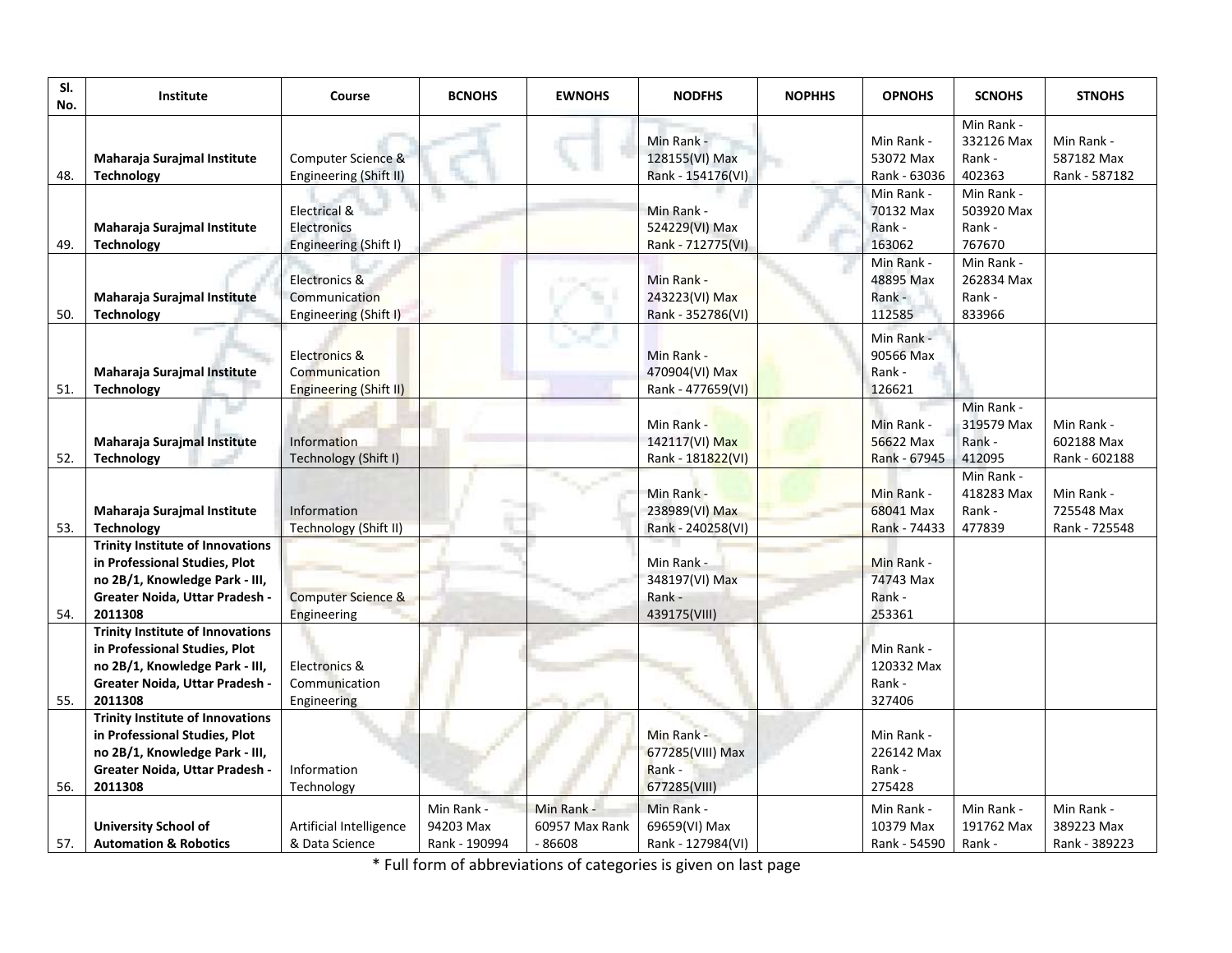| SI.<br>No. | Institute                                                                                                                                                     | Course                                                                | <b>BCNOHS</b>                             | <b>EWNOHS</b>                             | <b>NODFHS</b>                                            | <b>NOPHHS</b>                             | <b>OPNOHS</b>                               | <b>SCNOHS</b>                                | <b>STNOHS</b>                             |
|------------|---------------------------------------------------------------------------------------------------------------------------------------------------------------|-----------------------------------------------------------------------|-------------------------------------------|-------------------------------------------|----------------------------------------------------------|-------------------------------------------|---------------------------------------------|----------------------------------------------|-------------------------------------------|
|            |                                                                                                                                                               |                                                                       |                                           |                                           |                                                          |                                           |                                             | 401904                                       |                                           |
| 58.        | <b>University School of</b><br><b>Automation &amp; Robotics</b>                                                                                               | Artificial Intelligence<br>& Machine Learning                         | Min Rank -<br>93581 Max<br>Rank - 192750  | Min Rank -<br>74071 Max Rank<br>$-98238$  | Min Rank -<br>150938(VI) Max<br>Rank - 240532(VI)        |                                           | Min Rank -<br>16886 Max<br>Rank - 68690     | Min Rank -<br>211887 Max<br>Rank -<br>587730 |                                           |
| 59.        | <b>University School of</b><br><b>Automation &amp; Robotics</b>                                                                                               | Automation &<br>Robotics                                              | Min Rank -<br>165264 Max<br>Rank - 355489 | Min Rank -<br>105367 Max<br>Rank - 207333 | Min Rank -<br>292167(VI) Max<br>Rank - 388805(VI)        |                                           | Min Rank -<br>33019 Max<br>Rank -<br>103244 | Min Rank -<br>490868 Max<br>Rank -<br>819522 |                                           |
| 60.        | <b>University School of</b><br><b>Automation &amp; Robotics</b>                                                                                               | Industrial Internet of<br><b>Things</b>                               | Min Rank -<br>205639 Max<br>Rank - 423455 | Min Rank -<br>115397 Max<br>Rank - 197019 | Min Rank -<br>262395(VI) Max<br>Rank -<br>193735(VIII)   |                                           | Min Rank -<br>71249 Max<br>Rank -<br>113345 | Min Rank -<br>403251 Max<br>Rank -<br>659548 |                                           |
| 61.        | <b>University School of Chemical</b><br>Technology, Sector 16 C,<br>Dwarka, New Delhi - 110078                                                                | <b>Bio-chemical</b><br><b>Engineering (Dual</b><br>Degree)            | Min Rank -<br>331475 Max<br>Rank - 438917 | Min Rank -<br>190909 Max<br>Rank - 210080 | Min Rank -<br>174983(VIII) Max<br>Rank -<br>174983(VIII) |                                           | Min Rank -<br>64782 Max<br>Rank -<br>139401 | Min Rank -<br>205798 Max<br>Rank -<br>549093 |                                           |
| 62.        | <b>University School of Chemical</b><br>Technology, Sector 16 C,<br>Dwarka, New Delhi - 110078                                                                | Chemical<br><b>Engineering (Dual</b><br>Degree)                       | Min Rank -<br>129747 Max<br>Rank - 381250 | Min Rank -<br>115987 Max<br>Rank - 166192 | Min Rank -<br>191421(VI) Max<br>Rank - 632422(VI)        |                                           | Min Rank -<br>33810 Max<br>Rank -<br>101384 | Min Rank -<br>287493 Max<br>Rank -<br>662867 |                                           |
| 63.        | <b>University School of</b><br><b>Information &amp; Communication</b><br>Technology, Sector 16 C,<br>Dwarka, New Delhi - 110078                               | <b>Computer Science &amp;</b><br><b>Engineering (Dual</b><br>Degree)  | Min Rank -<br>15550 Max<br>Rank - 57776   | Min Rank -<br>19789 Max Rank<br>$-29305$  | Min Rank -<br>91098(I) Max<br>Rank - 670030(III)         | Min Rank -<br>76646 Max<br>Rank - 197350  | Min Rank -<br>634 Max<br>Rank - 8597        | Min Rank -<br>34324 Max<br>Rank -<br>109696  | Min Rank -<br>189912 Max<br>Rank - 279693 |
| 64.        | <b>University School of</b><br><b>Information &amp; Communication</b><br>Technology, Sector 16 C,<br>Dwarka, New Delhi - 110078                               | Electronics &<br>Communication<br><b>Engineering (Dual</b><br>Degree) | Min Rank -<br>64389 Max<br>Rank - 113134  | Min Rank -<br>43814 Max Rank<br>$-57968$  | Min Rank -<br>53953(VI) Max<br>Rank - 65822(VI)          | Min Rank -<br>453422 Max<br>Rank - 771239 | Min Rank -<br>15700 Max<br>Rank - 28185     | Min Rank -<br>160673 Max<br>Rank -<br>252226 | Min Rank -<br>257579 Max<br>Rank - 500277 |
| 65.        | <b>University School of</b><br><b>Information &amp; Communication</b><br>Technology, Sector 16 C,<br>Dwarka, New Delhi - 110078                               | Information<br><b>Technology (Dual</b><br>Degree)                     | Min Rank -<br>59413 Max<br>Rank - 79048   | Min Rank -<br>30121 Max Rank<br>$-41067$  | Min Rank -<br>277394(IV) Max<br>Rank - 255100(V)         | Min Rank -<br>246918 Max<br>Rank - 385891 | Min Rank -<br>10182 Max<br>Rank - 16600     | Min Rank -<br>113908 Max<br>Rank -<br>140275 | Min Rank -<br>305321 Max<br>Rank - 493232 |
| 66.        | <b>Vivekanand Institute of</b><br><b>Professional Studies -</b><br><b>Technical Campus, AU</b><br><b>Block, (Outer Ring Road),</b><br>Pitampura, Delhi-110088 | Artificial Intelligence<br>& Data Science                             |                                           |                                           | Min Rank -<br>431645(VI) Max<br>Rank - 782296(VI)        |                                           | Min Rank -<br>54497 Max<br>Rank -<br>191383 | Min Rank -<br>331955 Max<br>Rank -<br>807299 |                                           |